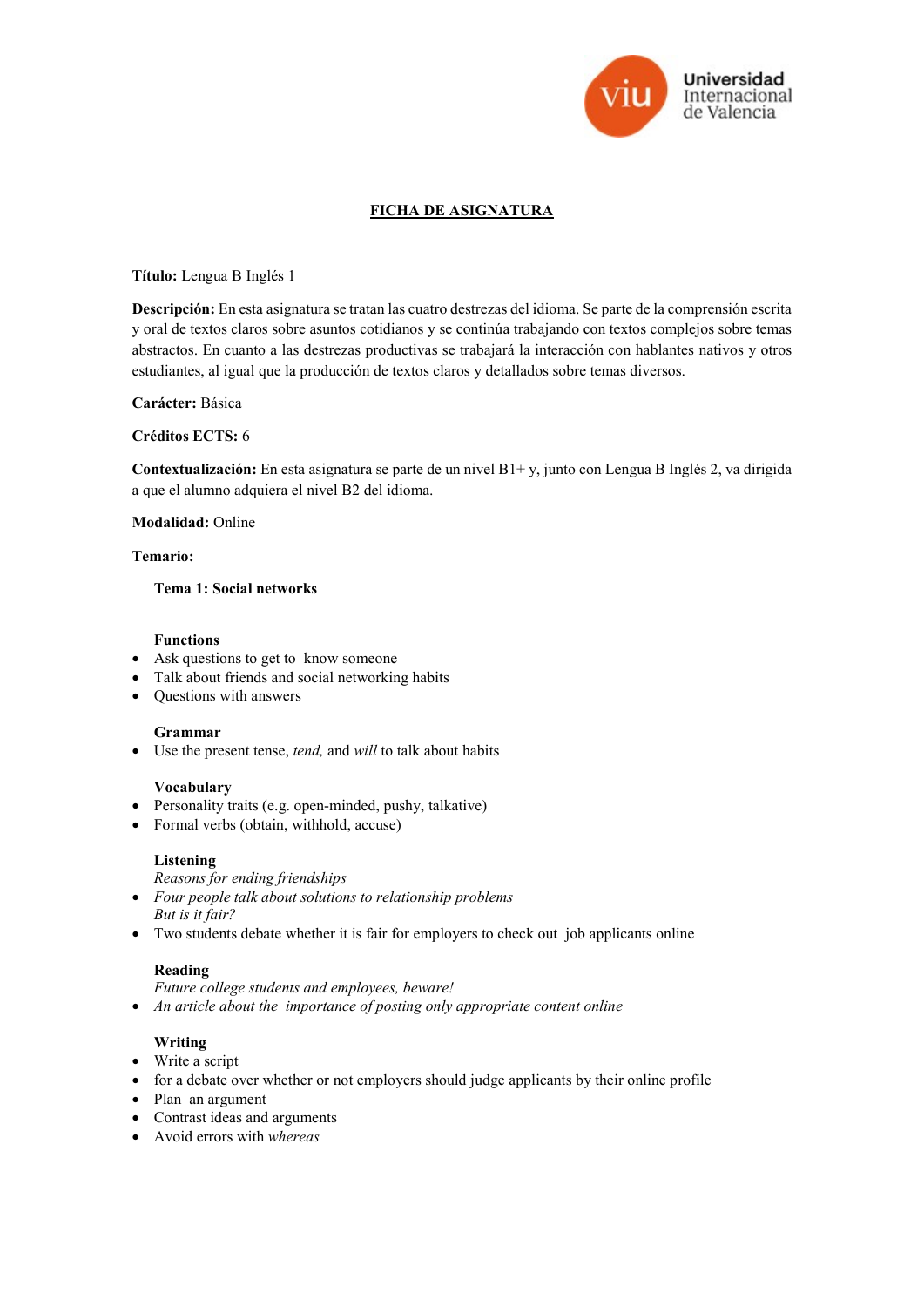

# Tema 2: The Media

### Functions

- Talk about the influence of the media and celebrities
- Share views on the impact of TV, online videos, and video games
- Use You know what . . . ? to introduce a comment on what you're going to say
- $\bullet$  which clauses

### Grammar

- Use defining and non-defining relative clauses to give and add information
- Use that clauses to link ideas
- Use which clauses to comment on your own and others' statements
- Verbs in subject and object relative clauses

## Vocabulary

- Nouns and prepositions (increase in, impact on)
- Formal expressions (complex issue)
- When you learn a new noun, find out what prepositions are used with it

### Listening

It's really interesting that…

- Five people discuss the effects of TV on young people
- A professor delivers a lecture on violence and the media

## Reading

Not just a game

An article about the impact of violent video games on young people

# Writing

- Write a paragraph in an essay about whether songs with violent lyrics should be banned
- Use topic sentences
- List ideas
- Avoid errors with listing expressions What an effect!

# Tema 3: Stories

### Functions

- Talk about life lessons and experiences
- Tell stories about your childhood
- Interrupt a story you are telling to make a comment and then come back to it
- Use (It's) no wonder to say something is not surprising

### Grammar

- Use the past tense and present perfect forms
- Use the simple past, past perfect, and past perfect continuous
- Auxiliary verbs
- Time expressions with the simple past and present perfect
- Time expressions with the past perfect
- Avoid errors with the past perfect

### Vocabulary

- Expressions for school- related experiences (count toward a grade)
- Verbs (slip, tug, etc.)
- Catch up! Write a definition to help you remember a new expression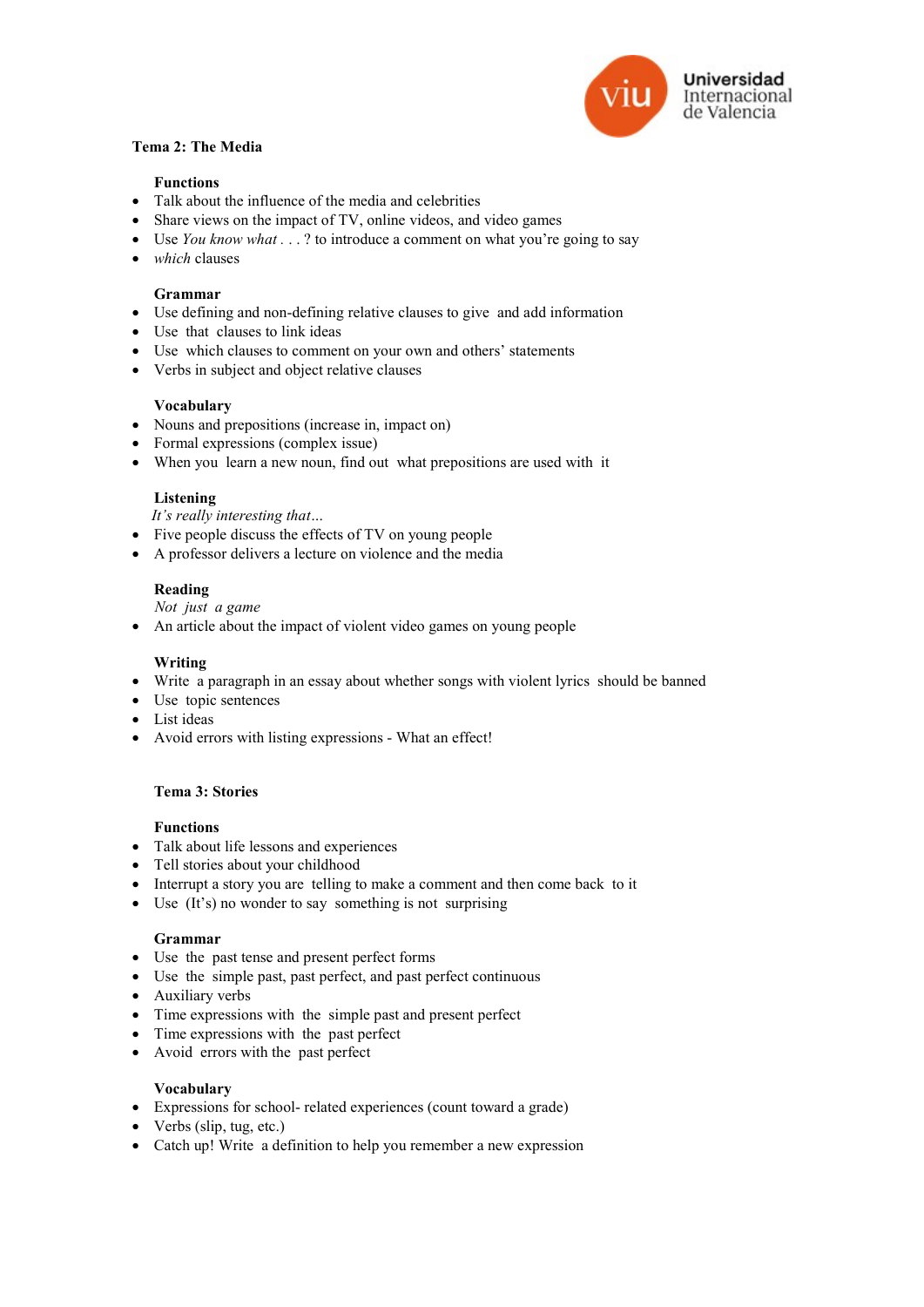

# Listening

It just goes to show…

- Three conversations about life lessons
- How friendly are people?
- Three students describe the people in their cities

# Reading

Saturday

A short story about a woman who suddenly feels invisible

# Writing

- Write a narrative article about a positive or negative experience with people
- **Brainstorm and plan**
- Use verbs to structure an article

## Tema 4: Working Lives

## Functions

- Discuss and give advice on finding and changing jobs
- Share opinions about perks and benefits offered by employers
- Discuss and prepare to answer interview questions
- Use As a matter of fact or In fact to give new information that you want to emphasize, or to correct what someone assumes or expects

## Grammar

- Use countable and uncountable nouns
- Generalize and specify using definite and indefinite articles
- Show your attitude toward what you say with -ly adverbs

# Vocabulary

- Verb  $+$  noun collocations on the topic of finding a job (achieve a goal)
- Word families
- Word stress
- Making uncountable nouns countable

# Listening

The best perks

- Five people discuss and give examples of perks and benefits offered to employees Interview rules
- Five applicants are interviewed for a job

# Reading

Career help: What questions should I ask at a job interview?

• An article outlining questions a job applicant should and shouldn't ask during an interview

# Writing

- Write a personal statement for an application form
- Use nouns in formal writing
- Avoid errors with uncountable nouns

### Tema 5: Challenges

# Functions

Talk about world issues and ways to help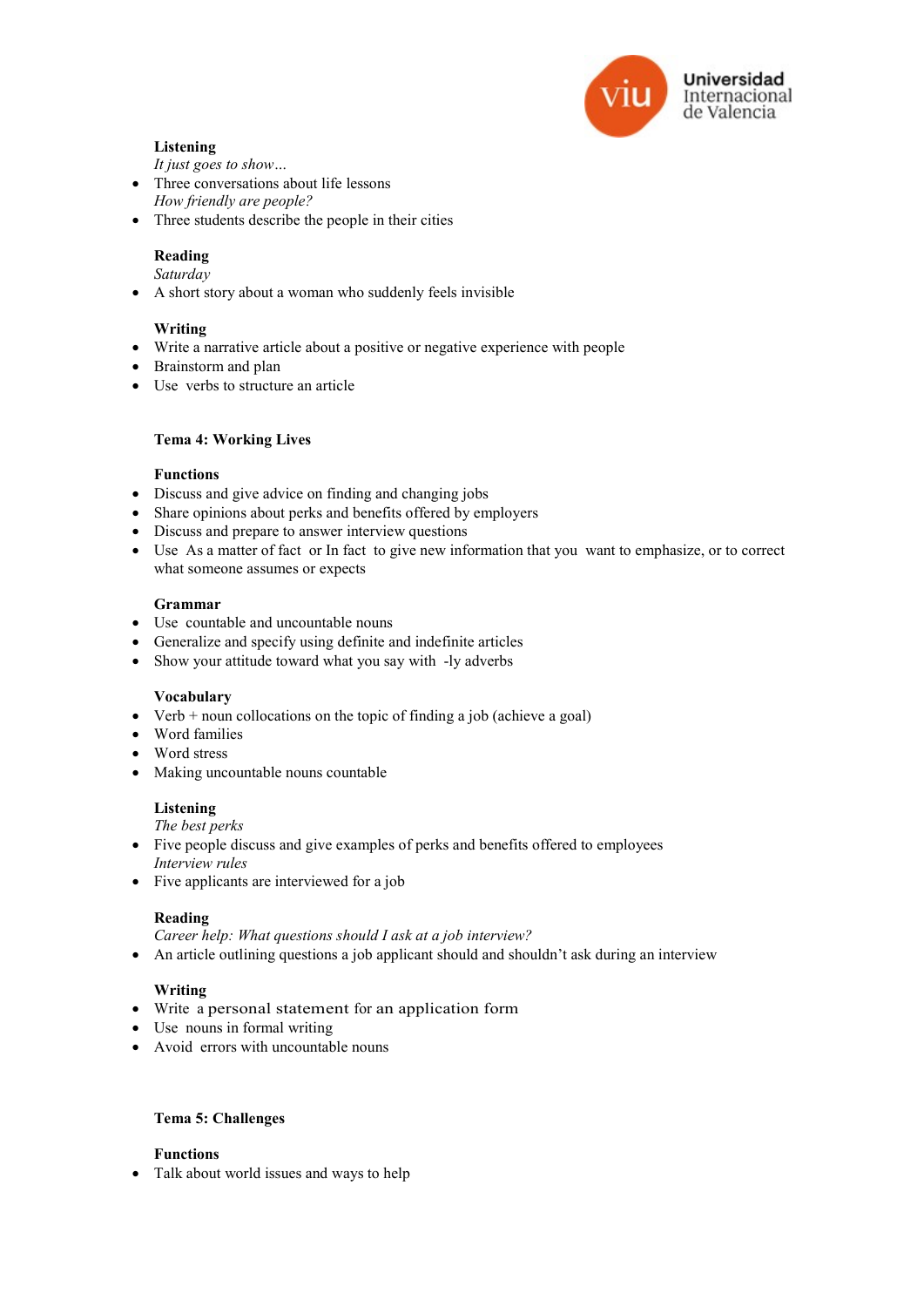

- Share wishes, hopes, and regrets about the world
- Hypothesize on making the world a better place
- $\bullet$  Use I suppose to show that you're not 100 percent sure
- Suggest possible scenarios or ideas with  $$

### Grammar

- Use conditional sentences to talk about hypothetical events in the present or past
- Use wish and hope to talk about wishes, hopes, and regrets
- Continuous forms for conditions
- even if and unless to talk about conditions
- Use of wish with would
- $\bullet$  Strong wishes with If only

### Vocabulary

- World problems and solutions (eradicate poverty)
- Word building (devastate, devastation, devastated)
- Shifting word stress
- When you learn a new word, write down its synonyms or a paraphrase of it

#### Listening

What would you give away?

- Three people talk about ways to help others Inspiring people
- An interview with a doctor about his work with the charitable organization

#### Reading

Mercy Ships. On the Mercy Ships

• An interview with Dr. Leo Cheng, whose volunteer work with Mercy Ships changes lives in developing countries

### Writing

- Write an email inquiry about volunteering
- $\bullet$  Use *it* as subject and object
- Avoid errors with verb forms

### Tema 6: Into the future

#### Function

- Talk about the future of money, technology, clothing, travel, entertainment, and everyday life
- Give a presentation
- Respond with expressions such as  $I$  think so,  $I$  don't think so, and  $I$  guess not

#### Grammar

- $\bullet$  Describe future events with *be going to, will, may, might*, and the present
- Use modal verbs for expectations, guesses, offers, necessity, requests, etc
- $\bullet$  Use *would* or 'd to soften your opinions
- Present forms in clauses that refer to the future
- $\bullet$  Plans and intentions with *be going to* and *will*
- Possibility modals in the affirmative and negative

#### Vocabulary

- Expressions used in giving presentations (As you'll see on the slide.)
- Nouns for people (climatologists)
- Silent consonants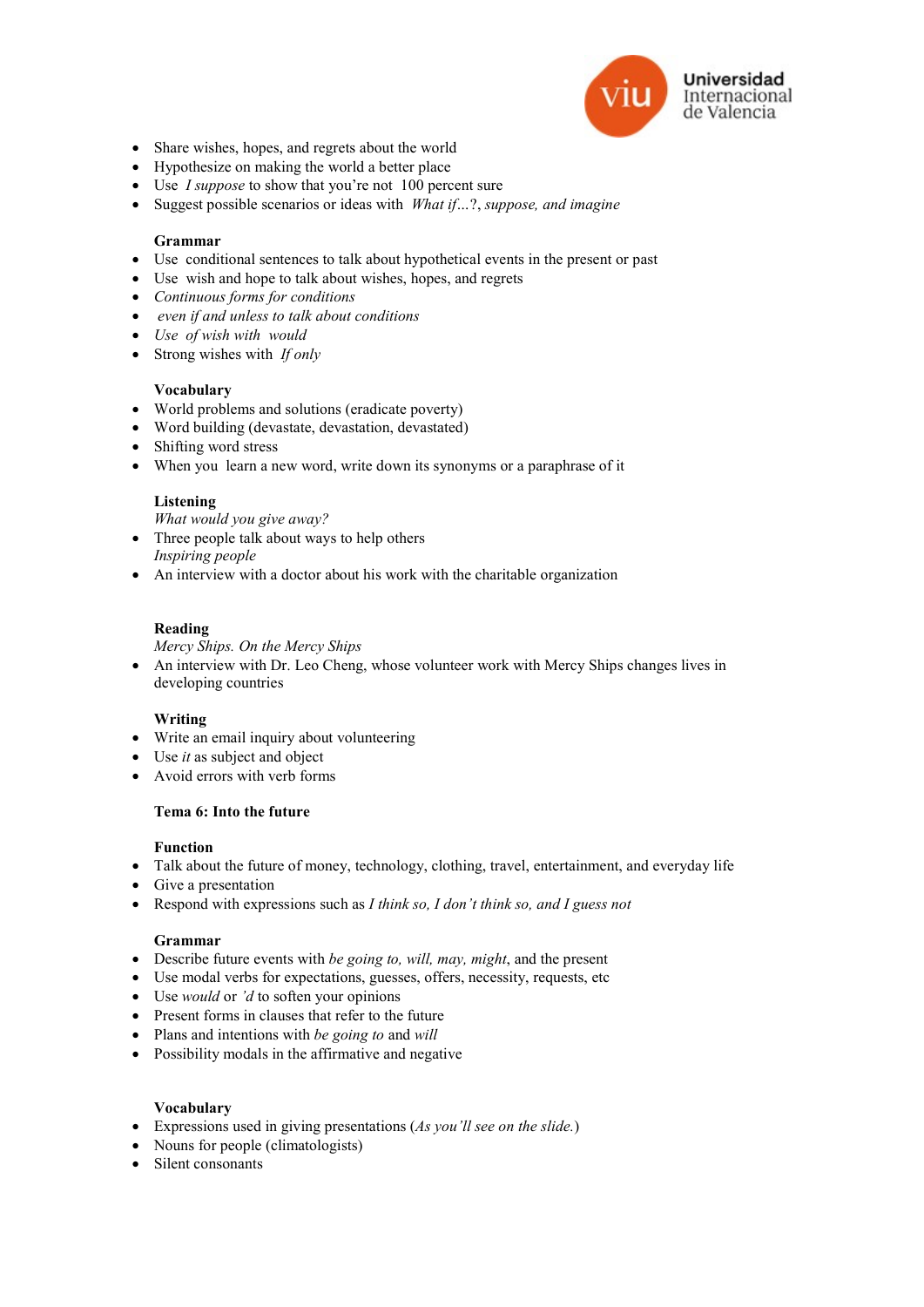

# Listening

Going cashless –the pros and cons!

- Two friends discuss the advantages and disadvantages of a cashless society Future entertainment
- Four conversations about entertainment in the future

## Reading

What does the future look like?

Four short news articles about developments and changes that could occur in the future

## Writing

- Write a one-paragraph article about how our everyday life will be different in the future
- Use modal verbs with adverbs
- Structure a paragraph with topic, supporting, and concluding sentences
- Avoid errors with adverbs

## Competencias:

CG1 - Que los estudiantes sean capaces de integrar conocimientos para formular juicios a partir de una información en sus lenguas de trabajo (A, B y C) y campo de especialidad (traducción científico-técnica, audiovisual, económica o jurídica), incluyendo reflexiones sobre las responsabilidades sociales y éticas

CG2 - Que los estudiantes sepan aplicar los conocimientos adquiridos a contextos multidisciplinares relacionados con los estudios de Traducción e Interpretación

CG3 - Que los estudiantes sean capaces de comunicar, de un modo claro y sin ambigüedades, sus conclusiones, los conocimientos y razones últimas que las sustentan en el marco de los estudios de Traducción e Interpretación.

CG4 - Que los estudiantes sean capaces de traducir textos en otra lengua al nivel requerido teniendo en cuenta su contexto social y su finalidad, no solo en el ámbito académico sino también en el marco profesional de la Traducción y la Interpretación.

CG5 - Que los estudiantes sean capaces de abordar las diferentes materias de estudio en el ámbito de la Traducción y la Interpretación de un modo que habrá de ser en gran medida autodirigido o autónomo.

CG6 - Que los estudiantes sean capaces de aplicar los conocimientos a la práctica, para utilizar los conocimientos adquiridos en el ámbito académico en situaciones lo más parecidas posibles a la realidad de la profesión del traductor o intérprete.

CB1 - Que los estudiantes hayan demostrado poseer y comprender conocimientos en un área de estudio que parte de la base de la educación secundaria general, y se suele encontrar a un nivel que, si bien se apoya en libros de texto avanzados, incluye también algunos aspectos que implican conocimientos procedentes de la vanguardia de su campo de estudio.

CB2 - Que los estudiantes sepan aplicar sus conocimientos a su trabajo o vocación de una forma profesional y posean las competencias que suelen demostrarse por medio de la elaboración y defensa de argumentos y la resolución de problemas dentro de su área de estudio.

CB3 - Que los estudiantes tengan la capacidad de reunir e interpretar datos relevantes (normalmente dentro de su área de estudio) para emitir juicios que incluyan una reflexión sobre temas relevantes de índole social, científica o ética.

CB4 - Que los estudiantes puedan transmitir información, ideas, problemas y soluciones a un público tanto especializado como no especializado.

CB5 - Que los estudiantes hayan desarrollado aquellas habilidades de aprendizaje necesarias para emprender estudios posteriores con un alto grado de autonomía.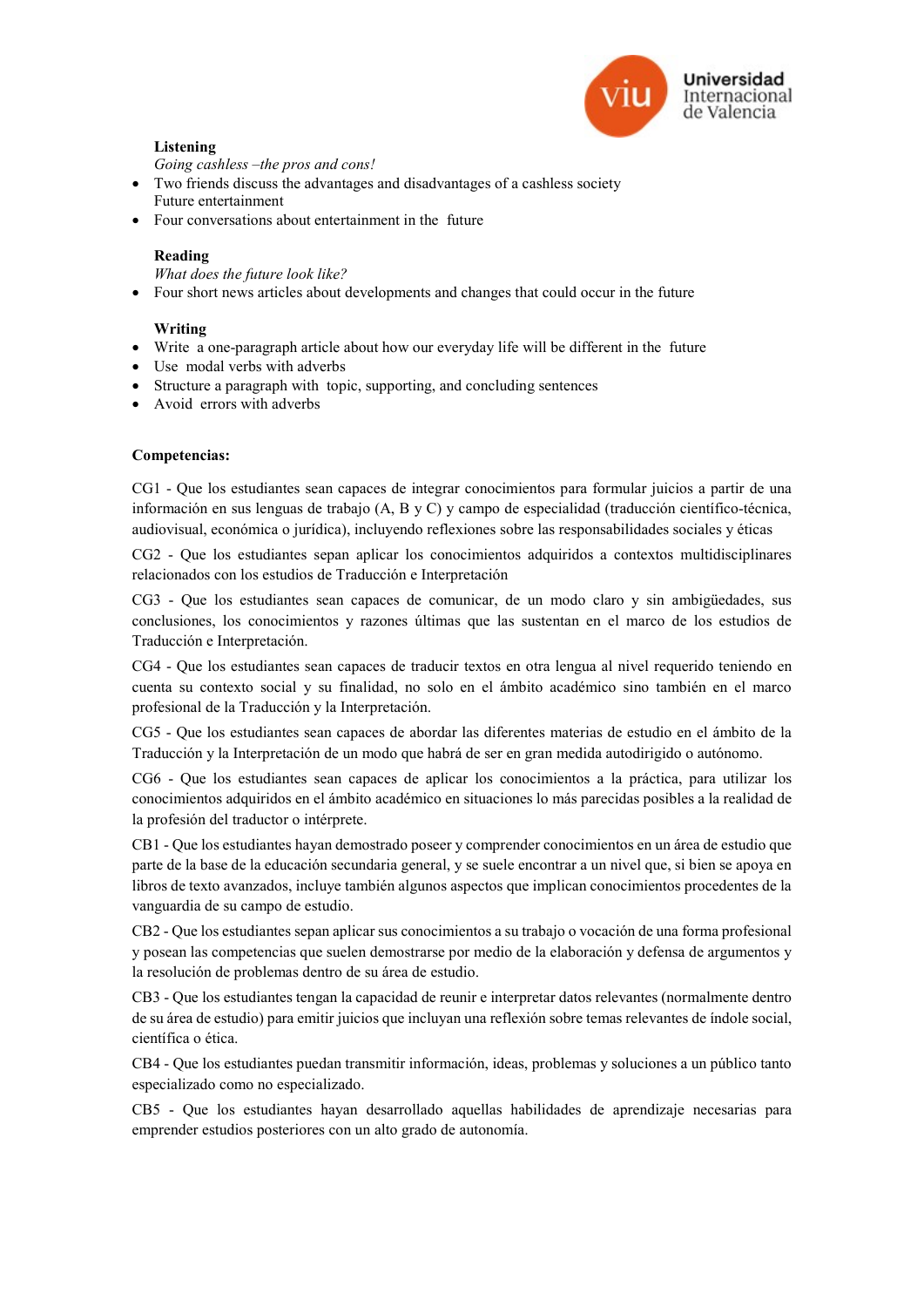

### Competencias específicas:

CE8 - Comprender una amplia variedad de textos extensos con cierto nivel de exigencia en su Lengua B, en el nivel C1 del MCER.

CE9 - Expresarse de manera fluida sin muestras muy evidentes de esfuerzo para encontrar la expresión adecuada en su Lengua B, en el nivel C1 del MCER.

CE10 - Hacer un uso flexible del idioma para diferentes fines, en su Lengua B, en el nivel C1 del MCER.

CE11 - Producir textos claros, bien estructurados y detallados sobre temas de cierta complejidad, mostrando un uso correcto de los mecanismos de organización, articulación y cohesión del texto, en su Lengua B, en el nivel C1 del MCER.

### Actividades Formativas:

| <b>Actividad Formativa</b> | <b>Horas</b> | Presencialidad |
|----------------------------|--------------|----------------|
| Clases expositivas         | 15           |                |
| Clases prácticas           | 15           |                |
| Tutorías                   | 20           |                |
| Trabajo autónomo           | 100          |                |

### Metodologías docentes:

Clases teóricas impartidas sincrónicamente como lecciones magistrales o exposiciones, en las que además de presentar el contenido de la asignatura, se explican los conceptos fundamentales y se desarrolla el contenido teórico.

Clases prácticas donde se trabajarán una colección de tareas que el alumnado llevará a cabo de forma síncrona a lo largo de toda la asignatura, entre las que podemos encontrar: análisis de casos, resolución de problemas, comentarios críticos de textos, análisis de lecturas, etc.

Tutorías periódicas entre el profesorado y el alumnado para la resolución de dudas, orientación, supervisión, etc. Hay tutorías síncronas y asíncronas.

Trabajo individual o grupal, que puede ser síncrono o asíncrono, para la adquisición de competencias, consistente, según proceda, en búsqueda de bibliografía y documentación y análisis de las mismas, reflexión sobre problemas planteados en la plataforma, resolución de actividades propuestas en la plataforma, elaboración de materiales de estudio, así como trabajo colaborativo basado en principios constructivistas.

### Sistema de Evaluación:

| Sistemas de evaluación  | Ponderación mínima | Ponderación máxima |
|-------------------------|--------------------|--------------------|
| Evaluación continua     |                    | 60.0               |
| Examen final presencial |                    | 40.0               |

### Normativa específica: No